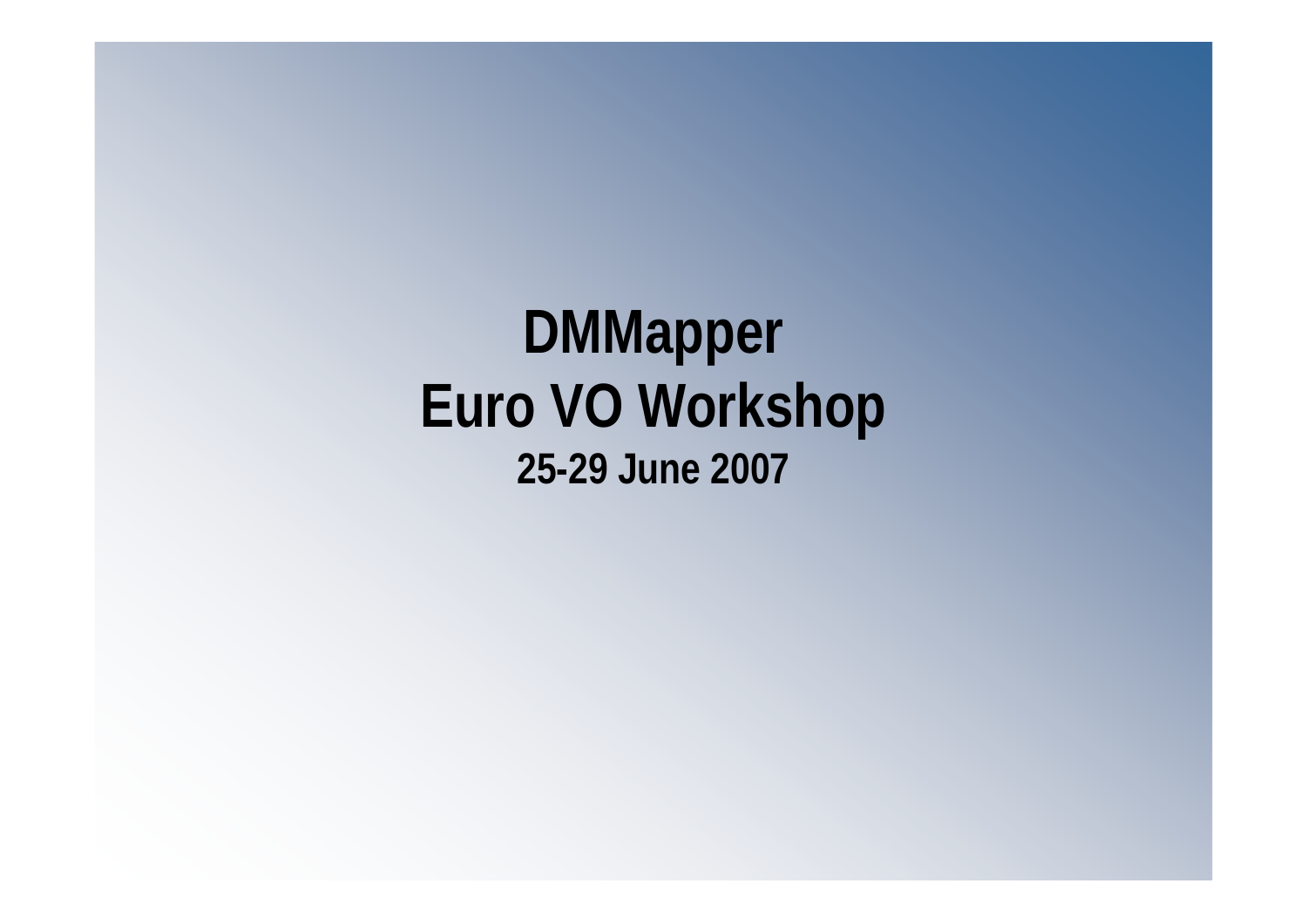#### **Motivations**

- • **Goal:** publish a VO compliant **catalogue** of radio observations taken with IRAM radiotelescope in Granada.
- $\bullet$  **How ?** Offering a web service in order to let all the VO software request clients anywhere, access our catalogue.
- Ok, let's go to ESAC workshop "How to publish data in VO"

This is a very personal view on DMMapper and, as a software developer it is more software implementation oriented than scientific or astronomy usecases oriented.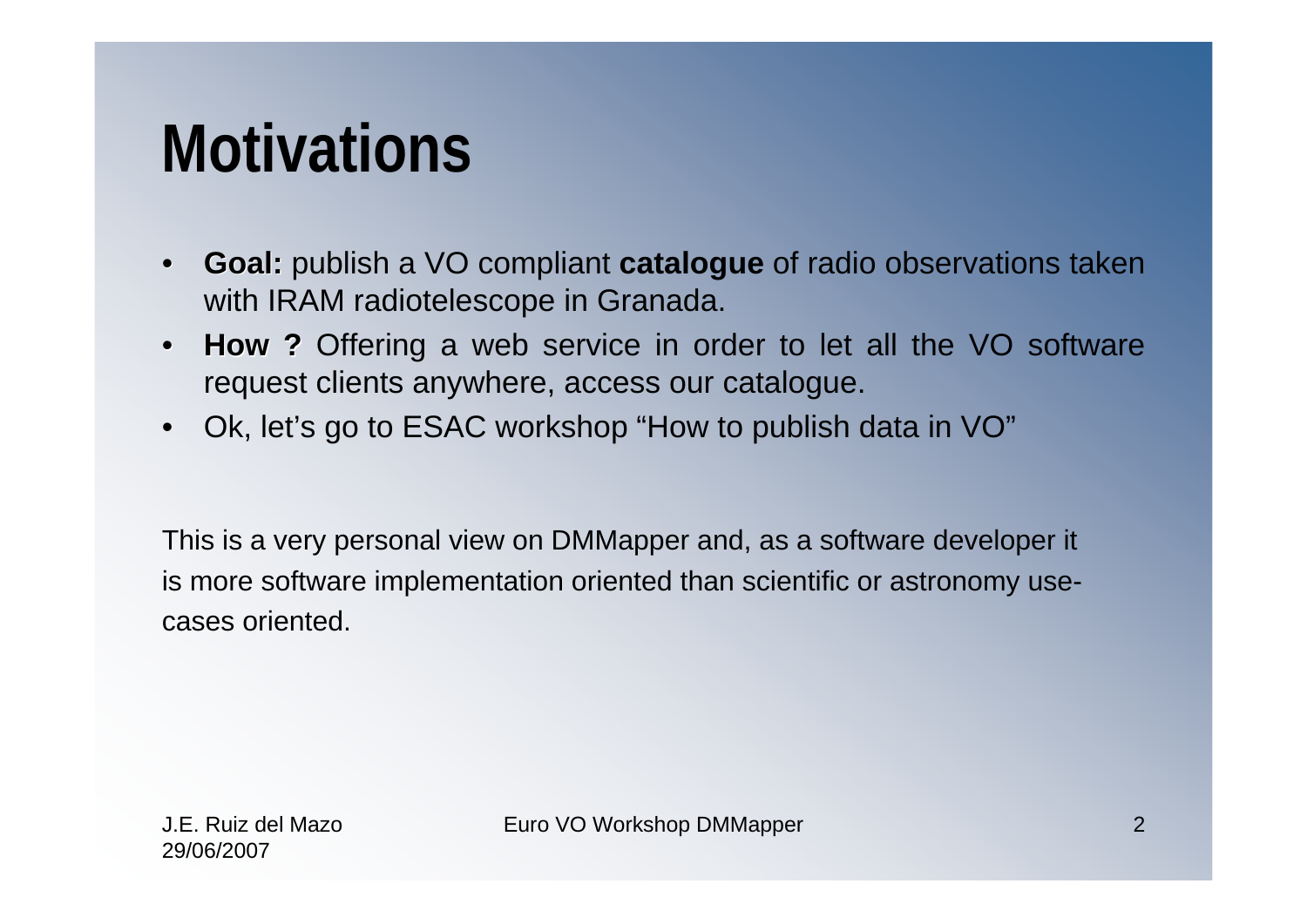# **DMMapper**

- What is it ? Server tool developed by ESA VO project in order to make easy publication of catalogues in the VO.
- **Environment set-up:** not very user-friendly. More time spent in setup than making real use of the application (3h in the morning vs. 2h in the afternoon)
- The idea: builds a server application that offers a standard VOTable as the response to a request made by VO client software and, this is important, for no matter which database server or database model behind.

DMMapper maps your very own database model to give VO standard answers to VO standard questions.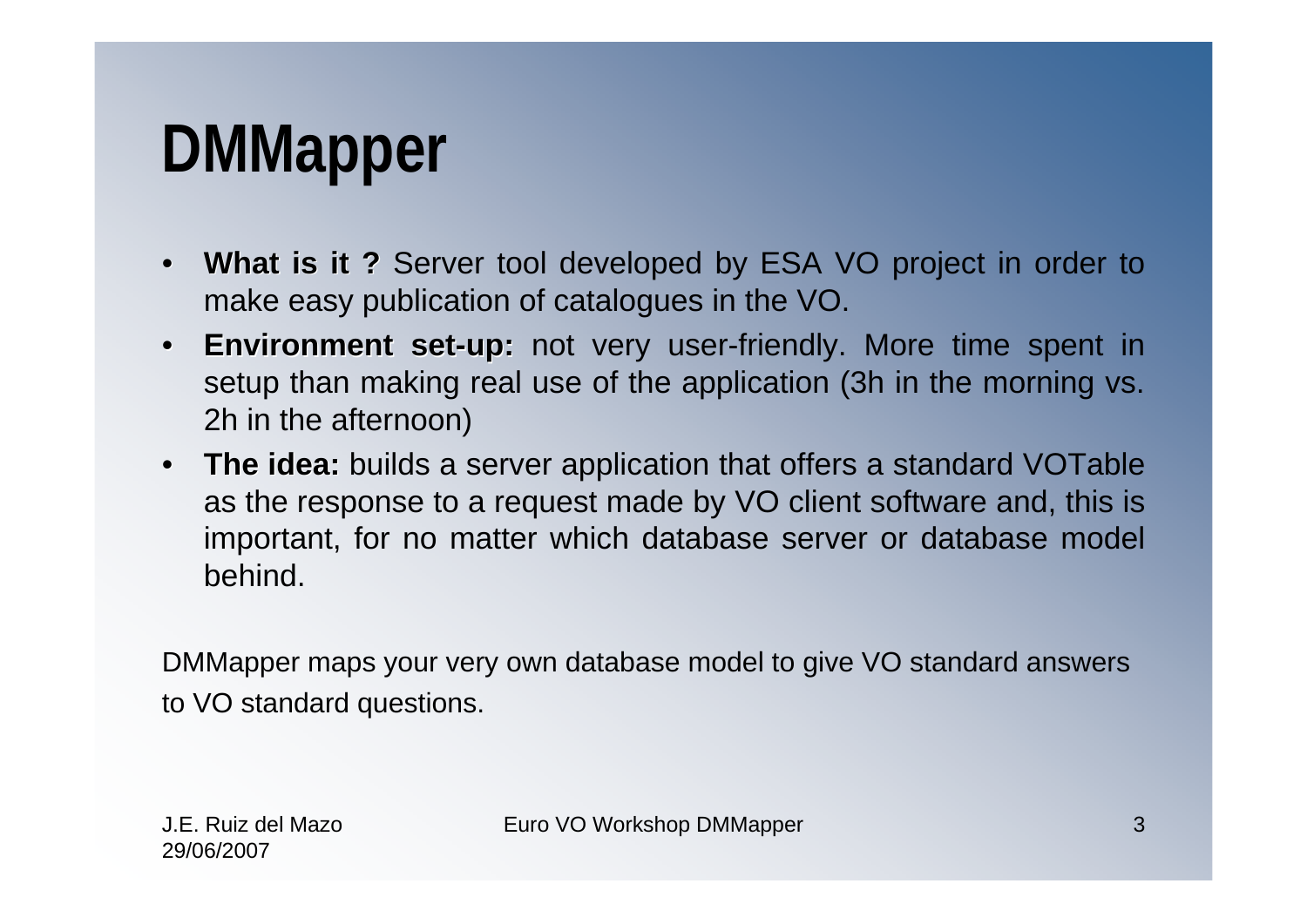### **VOQuest**

- **No standards yet :** because we have not VO standard access protocols for catalogues yet, we can only say that DMMapper works very well with his counterpart, his brother VOQuest.
- What is it ? Powerful tool developed by ESA VO project that asks for "DMMapper service/registries" and makes conesearch-like queries over these catalogues in order to get standard VOTable full of data to feed TopCat.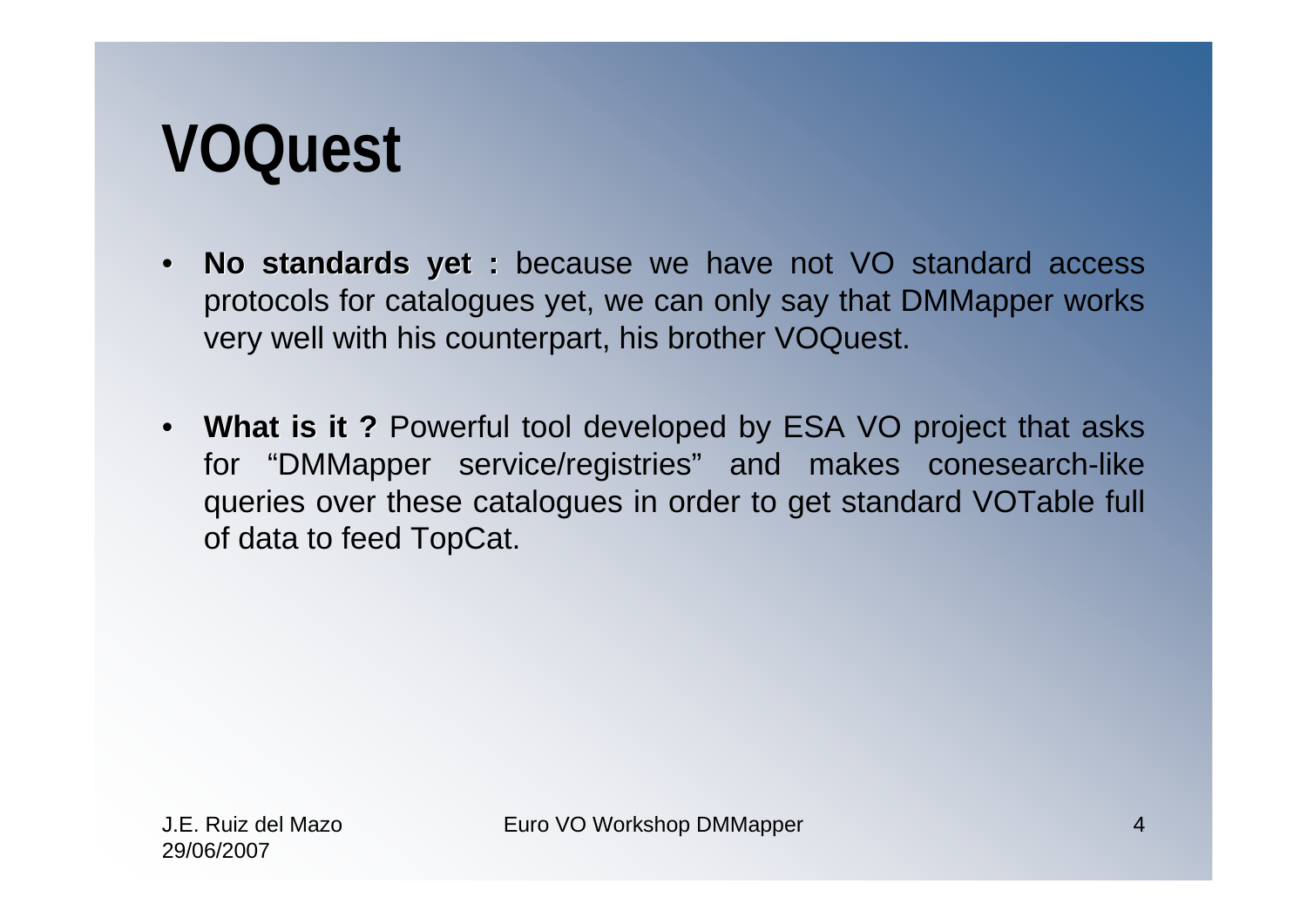## **Implementation**

- **XML Config Files** implements catalogue VO service for whatever database server and database model. This is the core of the *mapper.*
- **ADQL queries** are translated to standard SQL queries, although VOQuest does not provide the possibility to enter user-cutomized ADQL queries.
- **Ingestor Ingestor** not provided, in order to fill the catalogue database from FITS files or other… See DALIngestor from Spectra DALToolkit.